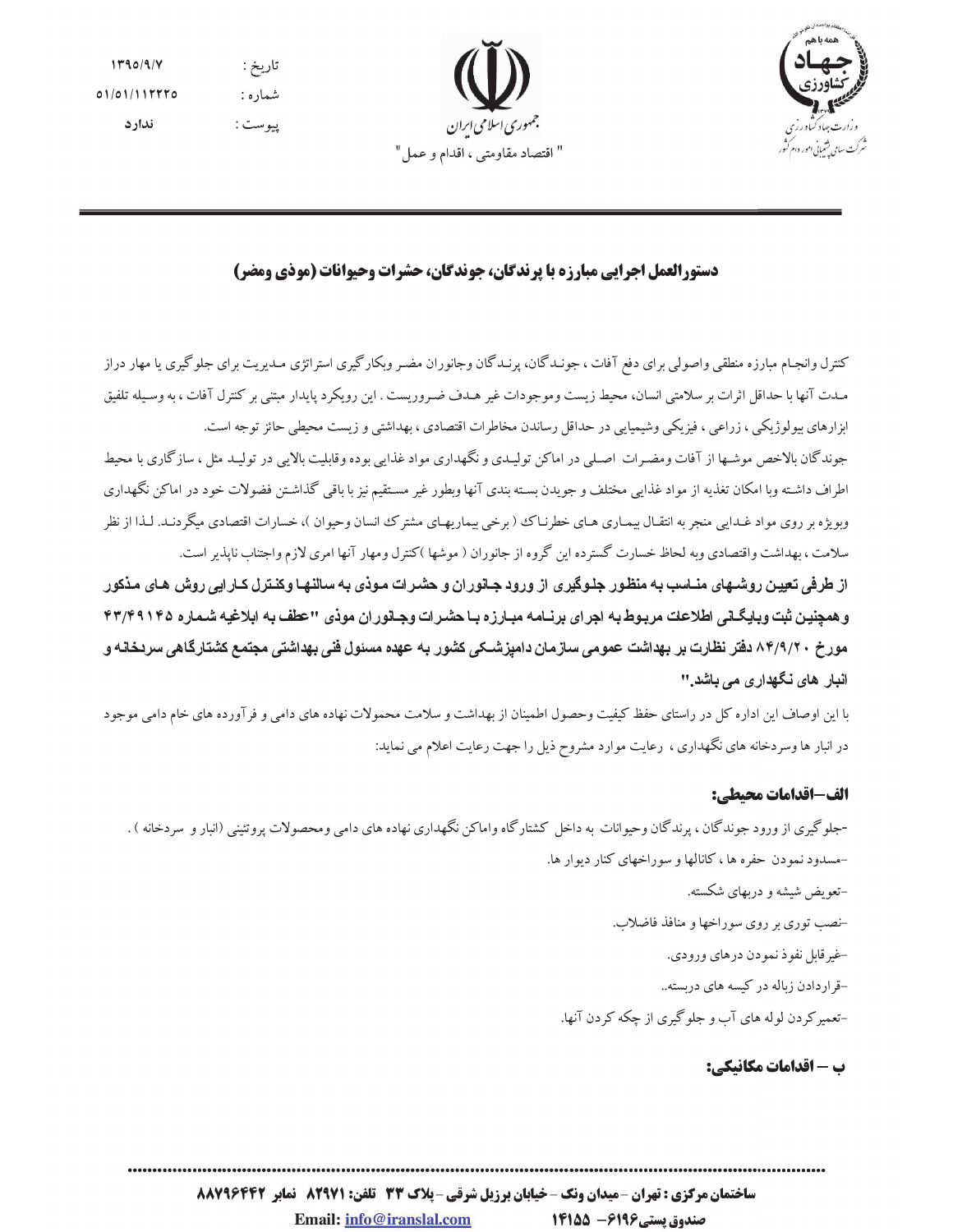



#### l-نصب تله در محل عبور جوندگان ( بويژه موش ) .

۲–استفاده از تله های زنده گیر یا کشته گیر با کاربرد مواد غذائی جاذب موشها مانند خیار،گر دو، .<br>فکته: در صورت زنده بودن موشـهایی که بدام افتاده اند بایستی با اسـتفاده از اسیری حشره کش، موش را از بین برد. لاشه موشها را باید ضدعفونی نمود و آنها را در کیسه های در بسته قرارداد.

نکته : از آنجایی که موشـها ترجیح می دهند از مناطق مخفی و تاریک و دور از دسترس تغذیه داشته باشند استفاده از جعبه های مخصوص طعمه گذاری در افزایش کـارایی موش کش توصـیه می شود. این جعبه ها علاوه بر فراهم نمودن شـرایط ایـده آل تغذیه موش ها ، از طعمه نیز در برابر شـرایط محیطی محافظت کر ده وطول دوره ماندگاری طعمه را افزایش می دهد.

## ج- مبارزه شیمیائی با استفاده از انواع جونده کش ها و گعمه های مسموم:

۱–استفاده از طعمه های مسموم محتوی جونده کشهای ضد انعقادی مانند: برود یفاکوم ، وارفارین ، برومادیالون . **نکته:** کنترل و دفع جوندگان معمولاً با تله های مکانیکی ، مواد ضد انعقادی خون و یا سموم تصعیدی انجام می شود . ۲-مواد سمي چون فسفيد روي ، بلافاصله پس از مصرف ظرف چند دقيقه تا چند ساعت منجر به مرگ مي شود. ۳–دارو های ضد انعقادی خون که منجر به خونریزیهای داخلی شده وجانور هدف بعد از گذشت چند روز از بین می رود. ۴-برومادیالون و برودیفاکوم که از مواد ضـد انعقاد خون هسـتند از انواع جونده کش ها به شـمار می روند . این جونده کش ها به صورت طعمه مســموم آماده مصرف برای مقابله با انواع موش ها استفاده می شود. ۵-توصـیه می شود جهت کنترل ، مهار و مبارزه با جوندگان با اسـتفاده از سموم مذکور ، هماهنگی و رهنمود لازم از سازمان حفظ نباتات صورت گیرد. ویا از طعمه مسموم مورد تایید سازمان مزبور با رعایت کامل نکات بهداشتی و ایمنی استفاده شود.

## **د- طريقه مصرف :**

بهترین محل قرار دان طعمه در نزدیکی محل ورود جوندگان ومکان های مخفی ویا در مسیر فضولات آنها می باشد. برای نحوه مصرف ، میزان مصرفی وفاصله طعمه گذاری بسته به اماکن نگهداری و نوع اقلام توصیه ودستور سازمان حفظ نباتات را دستور کار خود قرار دهید.

## **ه- ایمنی بعد از استفاده از مرگ موش :**

-موشهای مرده را پیداکرده و بسوزانید و یا در محل مناسب دفن نمائید . حلعمه های خورده نشده را بسوزانید و یا در محل مناسب دفن کنید و آن را در آب نیندازید . -محصول استفاده نشده را بصورت در بسته در محل مناسبی که دارای قفل باشد و دور از دسترس مراجعین نگهداری کنید . -دستهای خو د را خوب بشو ئید. -بسته بندی های فرآورده و مقادیر سم مصرف نشده را در آب رها نسازید .

ساختمان مرکزی : تهران -میدان ونک - خیابان برزیل شرقی - پلاک 33 تلفن: 829211 نمایر 88266388 Email: info@iranslal.com صندوق پستی1496 - 14155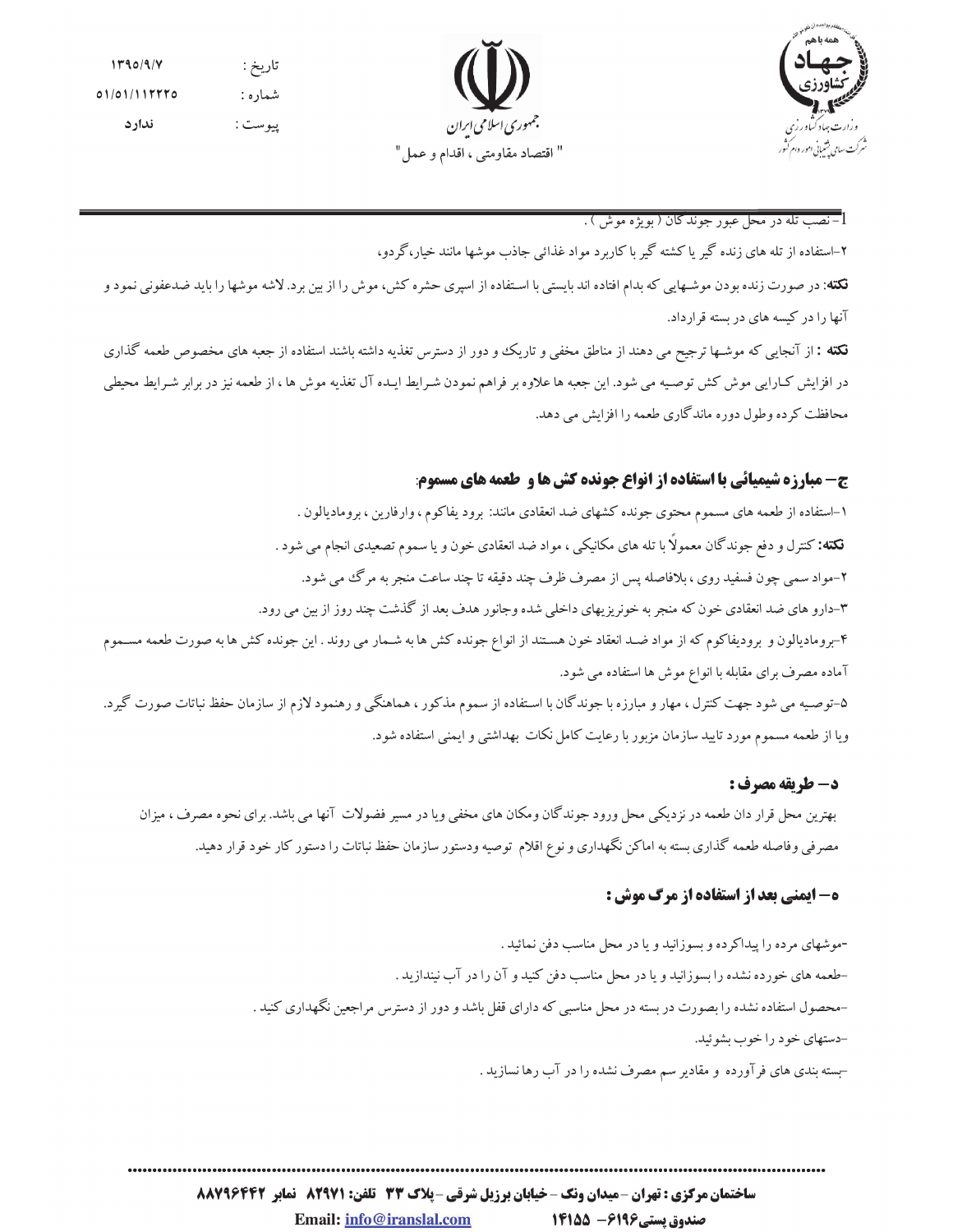



## **و-نكات زير را به خاطر داشته باشيد :**

- کلرات به علت اثر ضد انعقادی باعِث ترس موش از طعمه نمیگردد و پیش طعمه گذاری لازم نیست.
	- جوندگان چند روز بعد از خوردن مقدار کمی از کلرات خواهند مرد .
- در صورت مشاهـده اولین آلودگی به موش،طعمه گـذاری انجـام می گیرد و به صورت هفتگی و یـا در فواصـل کمتر در صورت لزوم به نقـاط طعمه گذاری شده سرکشی شود .
	- تعداد مناطقی که طعمه گذاری می شود و مقدار طعمه در هر مکان بستگی به شدت آلودگی دارد .
	- تمام نقاط و مکانهای که موش ها حرکت می کنند ، زندگی میکنند و تغذیه میکنند طعمه گذاری انجام گیرد .
	- ظروف و وسایل مخصوص برای حفاظت طعمه از رطوبت و عدم دسترسی پرندگان و دیگر حیوانات غیر هدف به طعمه داده شود.
		- به نقاط طعمه گذاری شده سرکشی کنید و تا زمانیکه فعالیت موشها متوقف نشده به این کار ادامه دهید.
			- در محلهایی که طعمه آلوده شده یا برده شده طعمه جدید جایگزین کنید.
			- موشها ترجیح می دهند در مکانهای سرپوش دار و محلهای آشنا و محاط شده تغذیه کنند.
	- موشهای خانگی به صورت انفرادی تغذیه میکنند و اشیاء جدید را شناسایی میکنند تغییر نقاط طعمه گذاری گاهگاهی مفید میگردد.
		- گلته: جزئیات گزارش بازرسی کنترل آفات و جوندگان باید در بایگانی انبار ، سردخانه ، کشتارگاه به ترتیب تاریخ بایگانی شود.

– محل های طعمه گذاری شده باید توسط مسئول فنی بهداشتی تعیین گردد .همچنین برچسب زنی و تاریخ زنی تله ها و نقشه ی نقاط طعمه گذاری باید تهیه و مستند گردد.

-به جز محل های تولید ماده ی غذایی سایر اماکن را می توان طعمه گذاری کرد.

– طعمه ها باید مواد چرب یا مومی باشد و نباید هیچ مخاطره ای برای ماده ی غذایی تولیدی داشته باشد.

–نقاط طعمه گذاری در خارج از مکان باید به طور مشخص علامت گذاری شود.

–درهای خارجی ، پنجره ها و پنجره های سقفی باید به خوبی بسته شده و فاقد درز باشند. در صورت نیاز از نوار درزگیر استفاده شود.

–چنانچه طی ساعت های معمولی تولید ، درها باز و بسته شوند برای جلوگیری از ورود حشرات موانع مناسبی نظیر توری یا پرده ی هوا باید نصب شود. –پنجره های باز شو باید با توری مناسب و ثابت مجهز شوند.

– آب راه های روباز باید دارای پوشش مشبک یا میله ای باشد. وضعیت این حفاظ ها باید مناسب بوده دریچه های تهویه باید مجهز به پوشش با سوراخ های ریز باشد.

-نمای خارجی اماکن نگهدای باید طوری طراحی و ساخته شده که امکان ورود هیچ آفتی وجود نداشته باشد. –از ورود پرندگان به کلیه ی محل های تولید و نگهداری محصول باید جلوگیری شود. برای این منظور باید کلیه درزها و شکاف های دیوارها و سقف را پر کرد یا با توری مناسب پوشاند. در ضمن برای جلوگیری از لانه گزینی پرندگان سایبان ها را باید مقاوم ساخت. در صورت لانه گزینی پرندگان در داخل کارخانه، آشیانه و پرنده را باید از محل دور کرد . نظافت و گندزدایی محل آشیانه و محل حضور پرنده نیز الزامی است .

-هیچ حیوان یا پرنده نباید وارد این اماکن شود. از غذادهی سگ و گربه توسط کارکنان برای جلوگیری از ورود و تشویق به ورود آن ها به اماکن مورد

ساختمان مرکزی : تهران -میدان ونک - خیابان برزیل شرقی - پلاک 33 تلفن: 829211 نمابر 8896678 Email: info@iranslal.com صندوق يستى1416 - 1415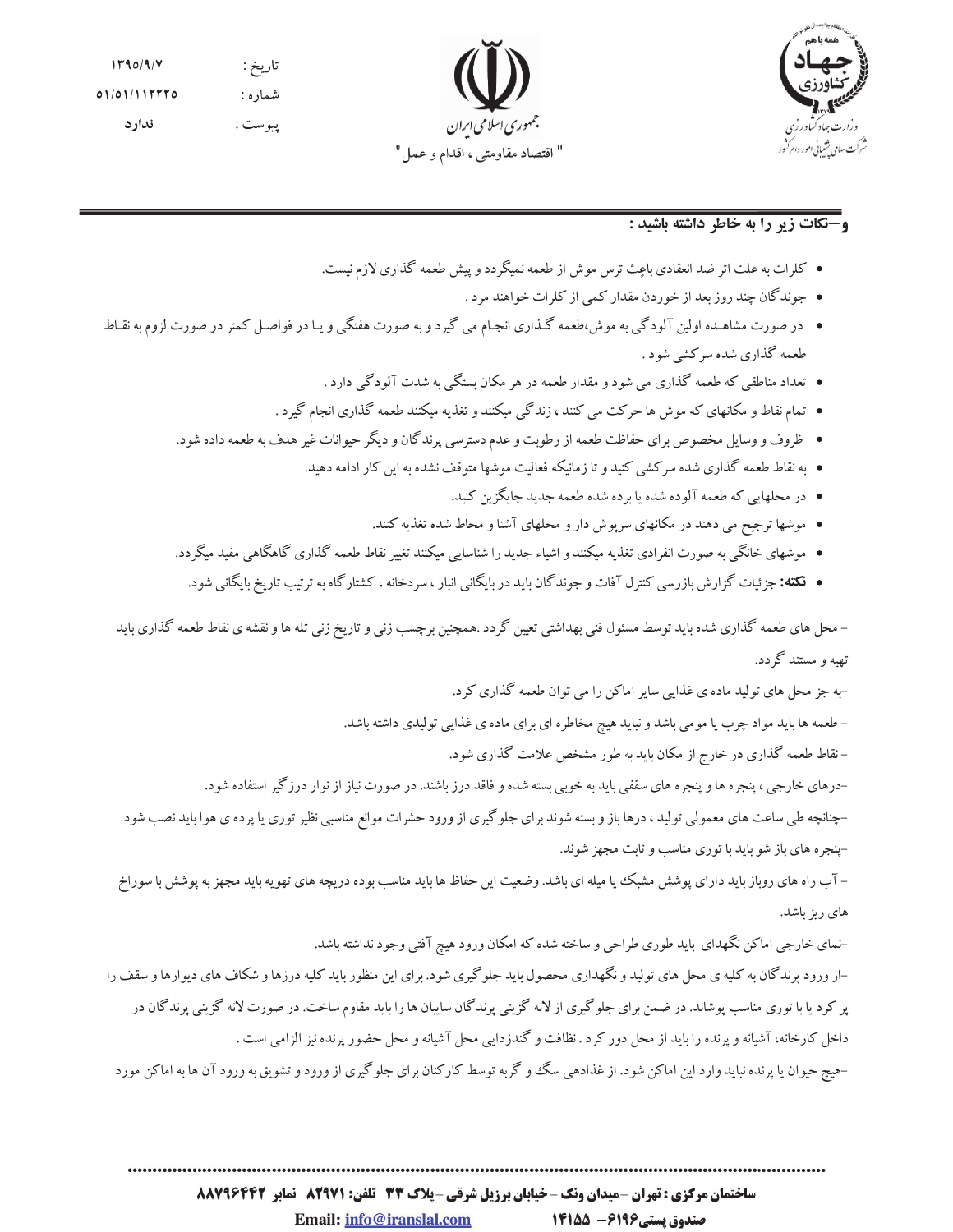



> نظر باید خو دداری شود. کلیه درها و ورودی ها را باید بسته نکه داشت. از حیوانات اهلی نباید برای هدف های کنترل جوند کان موذی و افات استفاده شو د.

با توجه به اینکه ورود حیوانات وحشی مانند: روباه وشغال و… در محوطه مجتمع کشتارگاهی ، انبار وسردخانه باعث انتقال آلودگی می شود؛ بنابر این تاکید می گرددکلیه راه های ورودی، دیورا های جانبی محوطه انبارمسدود وهمچنین از نگهداری حیوانت اهلی در این اماکن جلوگیری شود.

**ز - استفاده ازدستگاه حشره کش :** 

-کلیه محل های تولید و نگهداری محصول در دمای محیط باید دارای حشـره کش برقی(اولتراسونیک) باشـند. برای حداکثر کارایی ، این دستگاه ها باید در محل هایی نصب شونـد که شدت نور کم باشد. این دسـتگاه ها نباید جایی نصب شود که زیر آن ماده خام یا محصول فرآوري شود. فاصـله ي حشـره كش هاي برقي از اين محل ها بايد حداقل ٣ متر باشد.

–هر دستگاه حشره کش باید دارای سینی جمع آوری بقایای حشرات باشد. این سینی باید به طور متناوب بازرسی و نظافت شود.

–دستگاه حشـره کش باید در هنگام تولید و خاتمه آن و حتی تعطیلی اماکن روشن باشد. لامپ ماورای بنفش این دستگاه ها باید هر ۱۲ ماه و یا در زمان های مورد نیاز تعویض شود.

-محیط اماکن کشتارگاهی و نگهداری باید وضعیت مناسبی داشته و عاری از تجمع زباله ، انباشت مواد بسته بندی ، پالت های شکسته و تجهیزات اضافی ، خراب و غیره باشد.

–نمای خارجی اماکن بایـد در وضـعیت مناسبی نگهداری شود. از رشد گیاه نزدیک دیوار اماکن نگهداری باید جلوگیری شود. کلیه آب روهای خارجی باید تمیز و کارآمد باشند. برای جلوگیری از لانه گزینی آفات از قرار دادن و تکیه دادن پالت ها ، سینی و سایر مواد به دیوار خودداری شود. -برای جمع آوری و دفع زباله و کثافات ، محل مناسبی دور از محیط تولیـد بایـد در نظر گرفته شود. سـطل های زباله و ظروف مشابه همیشه بایـد در بسـته باشند و در فاصله های مناسب تخلیه شوند. از آنجا که زباله و کثافات موجب تجمع آفات می شود نگهداری مناسب از این وسایل بسیار اهمیت دارد. **نکته**:موثرترین رویکرد برای کنترل هجوم آفات اجرای مناسب استاندارد های نگهداری است. کنترل تجمع ضایعات غذایی و مواد زاید بسته بندی ، جمع آوری تجهیزات و وسایل اضافی از محوطه ی تولید و چرخش صحیح محصول در انبار از این موارد است. –کالاها و تجهیزات نباید به دیوار تکیه داده شوند. حداقل فاصـله ی تجهیزات از دیوار باید ۵۰ سانتی متر باشد تا نظافت و گند زدایی به آسانی انجام شود.

محل اتصالات دیوار به دیوار و نیز دیوار به کف عاری از کثافات باشد.

اداره کل کنترل کیفی

شهريور 1395

ساختمان مرکزی : تهران -میدان ونک - خیابان برزیل شرقی - پلاک 33 تلفن: 829211 نمایر 88266388 Email: info@iranslal.com صندوق پستی1496 - 14155